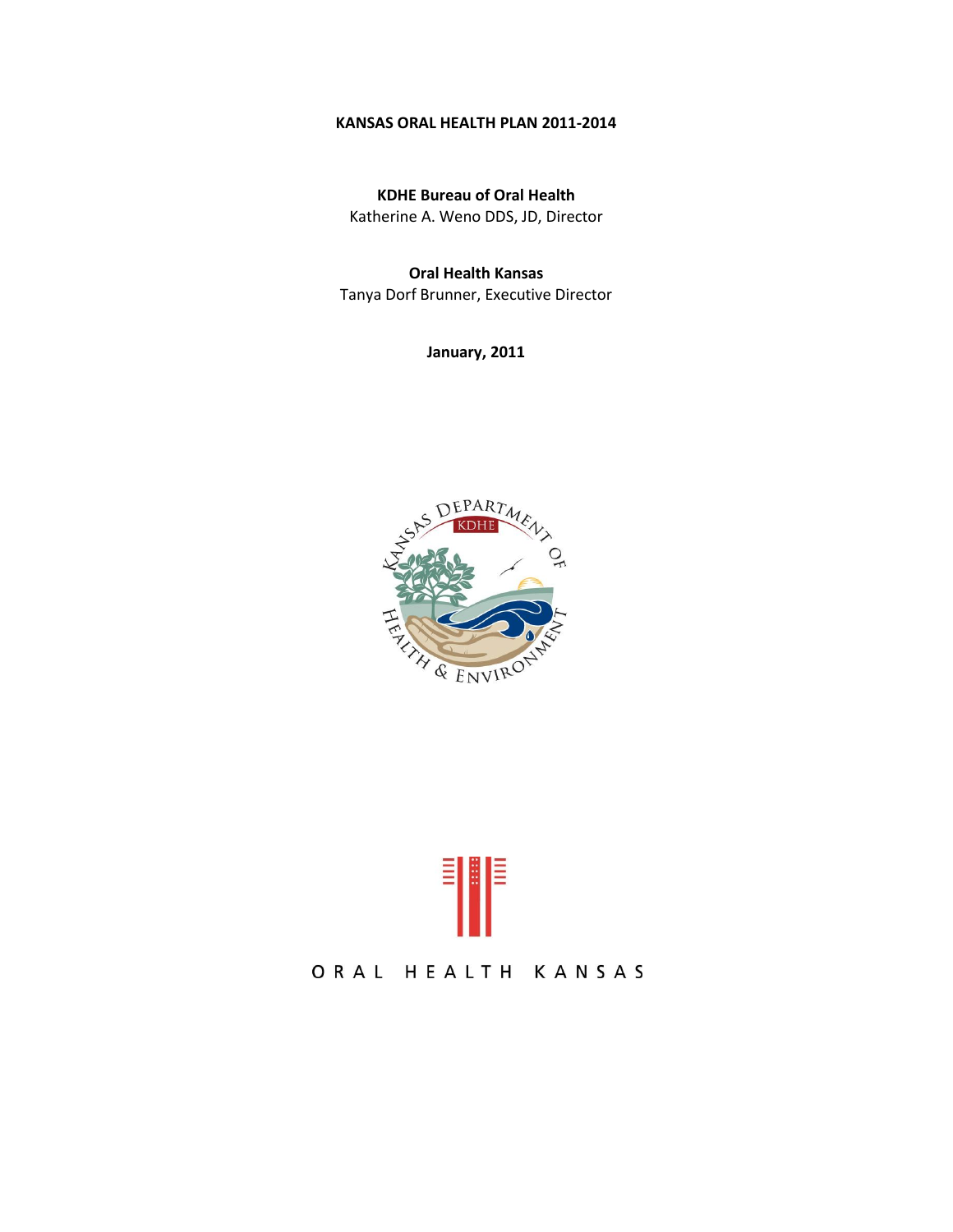## **Contributors**

The Kansas Oral Health Plan is a collaborative project of the state public oral health program, the Bureau of Oral Health at the Kansas Department of Health and Environment, and the state oral health coalition, Oral Health Kansas. The state's first Oral Health Plan was drafted in 2007, and mostly completed by 2010. On June 11, 2010 oral health stakeholders met in Topeka to review our progress and update the Oral Health Plan. New objectives and strategies were created that reflects Kansas' current environment. During the next six months, meetings were held to refine the objectives and specify activities. The 2011 Oral Health Plan is result of many months of work among many partners including those listed below.

## **Kansas Department of Health and Environment**

KDHE's Vision: "Healthy Kansans Living in Safe and Sustainable Environments" Robert Moser, MD Acting Secretary

> Bureau of Oral Health 1000 SW Jackson, Suite 300 Topeka, Kansas 66612 785-296-5116 [BOH@kdheks.gov](mailto:BOH@kdheks.gov) http://www.kdheks.gov/ohi



The Kansas Bureau of Oral Health works to improve the oral health of all Kansans through Oral Health Data Collection and Dissemination, Statewide Oral Health Education, Development of Evidence Based Oral Health Policy, and Programming Dedicated to Dental Disease Prevention.

Katherine Weno DDS, JD Kansas Dental Director Ashley Streeter **Program Assistant** Mary Ann Percy, RDH BSDH COUTREACH Coordinator Shelley Mathews, RDH BSDH **COOLD COOLD COOLD COOLD COOLD ATT** 

Jennifer Ferguson, RDH Children's Oral Health Program Manager Daniel Lassley Dental Recruitment Program Manager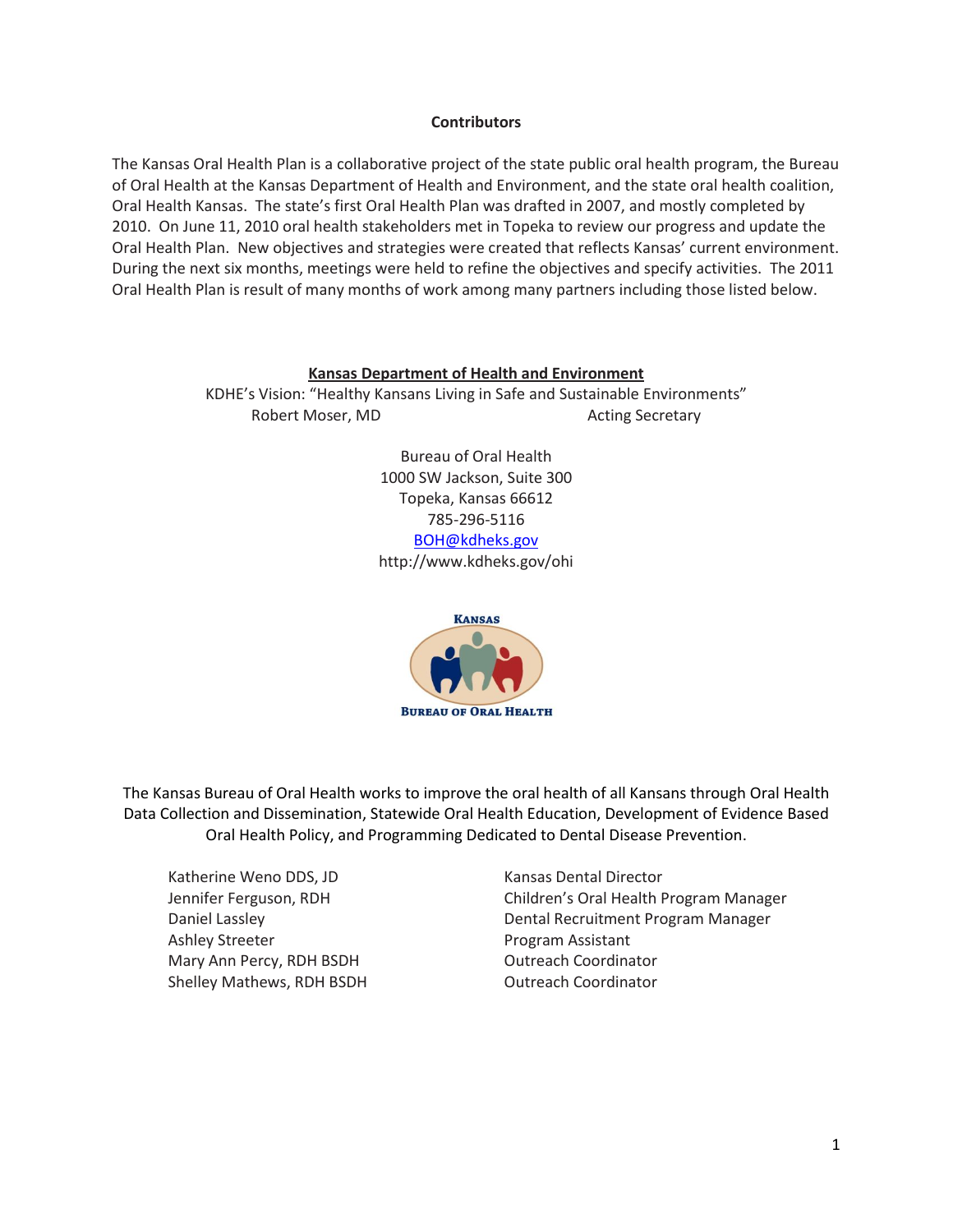#### **Oral Health Kansas**

800 SW Jackson, Suite 1120 Topeka, Kansas 66612 785-235-6039 [www.oralhealthkansas.org](http://www.oralhealthkansas.org/)

## Kansas' state oral health coalition with a mission to improve oral health in Kansas through advocacy, public awareness and education.

Tanya Dorf Brunner **Executive Director** 

Marcia Manter **Community Development Specialist** Julie Parnell Office and Communications Manager

Board of Directors Heidi Foster, President **Rawlins County Dental Clinic** Cathy Gray Child Care Aware of Kansas Bill Hammond USD 443 Mark Herzog, DDS Barbara Langner The Communication of Kansas Health Policy Authority Jose Lopez, DDS Denise Maseman Wichita State University Rich Oberbeck Henry Schein Jill Quigley Kevin Robertson **Kansas Dental Association** 

Marlou Wegener, Vice President Blue Cross Blue Shield of Kansas Douglas Stuckey, Treasurer **Community Health Center of SE Kansas** Karen Finstad, Secretary The Communication of Kansas Bonnie Branson University of Missouri –Kansas City School of Dentistry Ron Gaches **Kansas Dental Hygienists Association** Cathy Harding Kansas Association for the Medically Underserved

Katherine Weno **Kansas Department of Health and Environment** 

## **State Summit Planning Meeting Facilitators:**

Mary Baskett, Kansas Head Start Association Lougene Marsh, Johnson County Health Department Janelle Keller Caron Shipley Kim Kimminau, University of Kansas Medical Center Robert Stiles, KDHE Heidi Foster, Rawlins County Dental Clinic Cathy Harding, Kansas Association for the Medically Underserved Daniel Lassley, KDHE Julie Parnell, Oral Health Kansas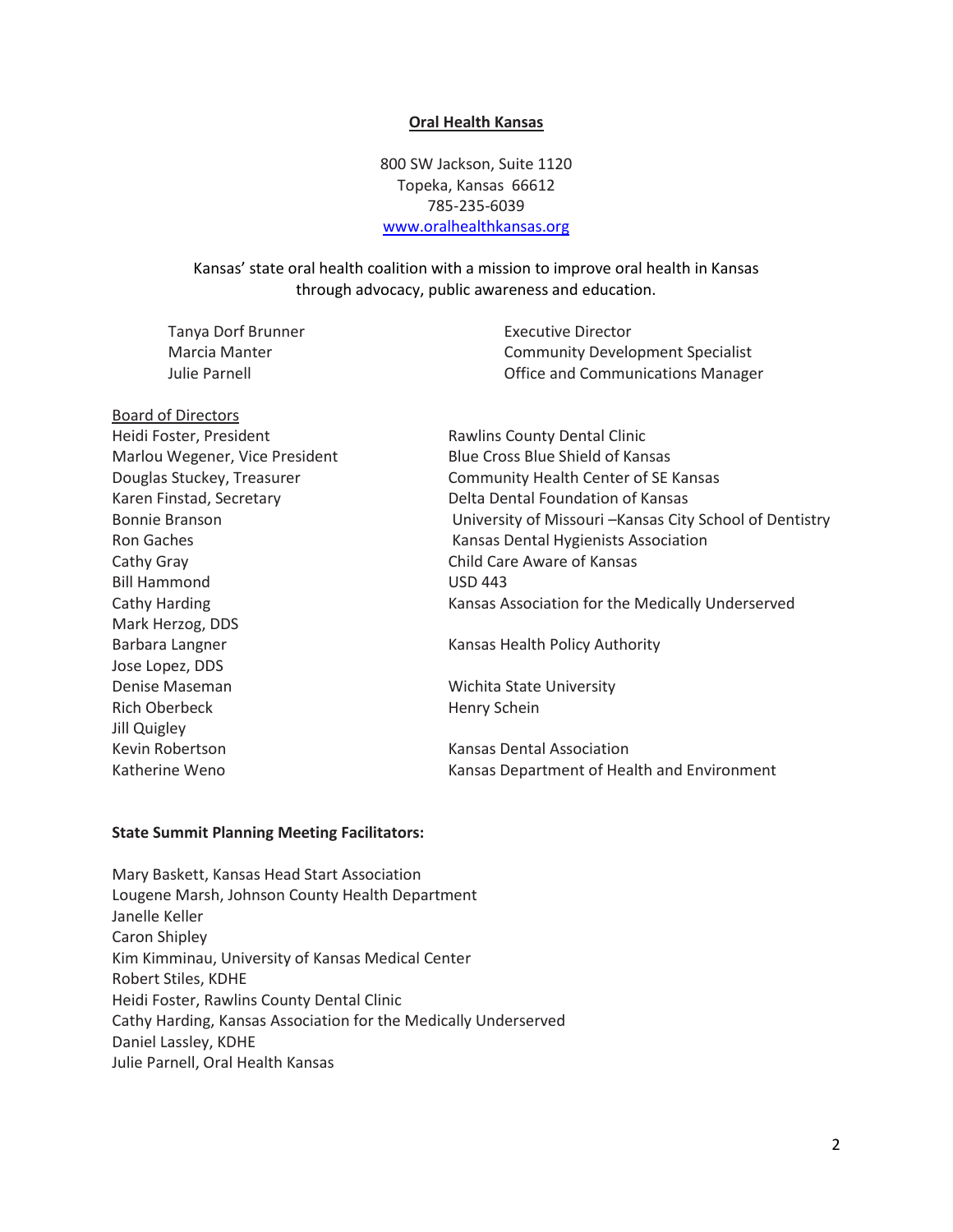#### **Plan Partners and Summit Attendees:**

Child Start Inc. – Amber Sellers Central Plains Area Agency on Aging – Cathy Landwehr Clay County Child Care Center – Marsha Habluetzel Community Health Center of SE Kansas – Gail Kennedy, Jason Wesco Delta Dental of Kansas – Wanda Droge Delta Dental Foundation of Kansas – Karen Finstad Douglas County Dental Clinic – Ray Munoz Early Childhood Oral Health Advisory Council Families Together – Kayzetta Bigler Ford County Oral Health Coalition – Ethel Peterson GraceMed Clinic– Jose Lopez DDS, Doreen Eyler RDH, Shawna McBee HP Enterprise Services – Ruth Williams Jefferson County Health Department – Gina Eubank Johnson County Community College Dental Hygiene Program – Heather Flick RDH Johnson County Health Department – Lougene Marsh Kansas Chapter of the American Academy of Pediatrics Kansas Chapter of the American Academy of Pediatric Dentists Kansas Action for Children – Suzanne Wikle, April Holman Kansas Association for the Medically Underserved – Cathy Harding Kansas Association of Homes and Services for the Aging – Melissa Sica Kansas Cavity Free Kids – Kathy Hunt, RDH Kansas Council on Developmental Disabilities Kansas Department on Aging – Blanche Parks, Bill McDaniel Kansas Dental Association – Greg Hill, David Hamel DDS Kansas Dental Hygienists' Association – Ron Gaches, Janette Delinger RDH Kansas Head Start Association – Mary Baskett Kansas Health Care Association Kansas Health Consumer Coalition – Anna Lambertson Kansas Health Institute – Tatiana Lin Kansas Health Policy Authority – Barbara Langner, Andy Allison Karl Kelsey, Oral Health Kansas Kathy Thompson, RDH Kathy Trilli, RDH, Oral Health Kansas KDHE Children with Special Health Care Needs Program – Mary Ann Bechtold KDHE Center for Health Disparities – Aiko Allen KDHE Division of Health – Jason Eberhart-Phillips, MD KDHE Tobacco Use Prevention Program – Matt Shrock KDHE Bureau of Health Promotion - Nimisha Bhakta, Brandon Skidmore KDHE Bureau of Family Health – Brenda Nickel KDHE Bureau of Local and Rural Health – Robert Stiles KU School of Medicine/Rural Health Education and Services – Joyce Grayson Lisa Jack, RDH Oral Health Kansas Marion Clinic – Ruth Maus Rawlins County Dental Clinic – Heidi Foster REACH Healthcare Foundation – Brenda Sharpe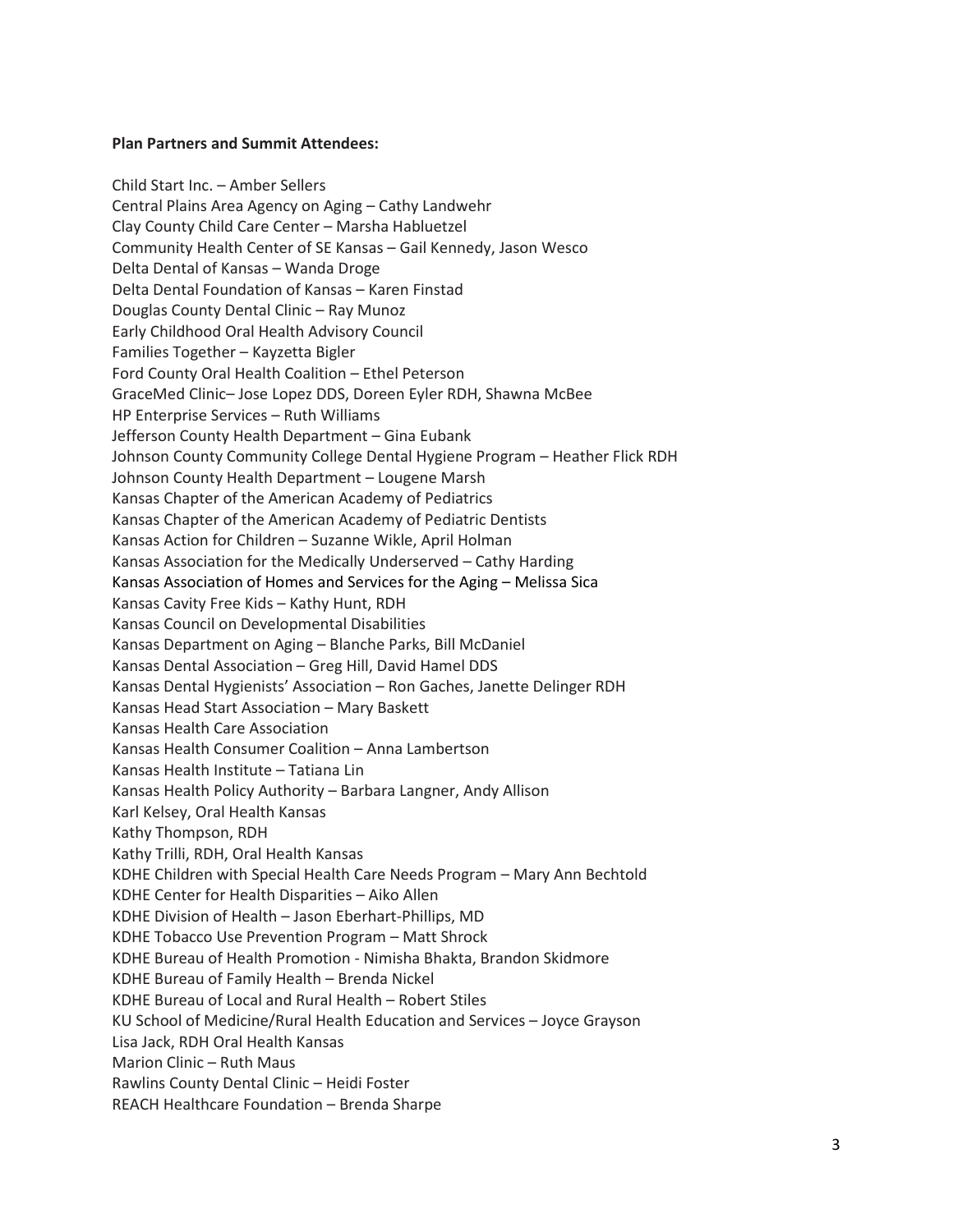Salina Family Health Care - Shelly Bushnell Sedgwick County Health Department – Kim Walker, Sonja Armbruster Tobacco Free Kansas Coalition – Mary Jayne Hellebust Toni Pickard United Methodist Health Ministry Fund – Kim Moore United Methodist Mexican American Ministry – Cruzella Corpos-Arellano United Way of Topeka – Larry Hinton University of Kansas Medical Center – Tony Wellever, Kim Kimminau Wichita State University – Dawn McGlasson, RDH

Suggested Citation:

Weno, Katherine A. Kansas Oral Health Plan: 2011-2014. Topeka, Kansas, Kansas Department of Health and Environment, Bureau of Oral Health, January 2011.

Funding for the Kansas State Oral Health Plan was provided by the U.S. Centers for Disease Control and Prevention through the Cooperative Agreement (1U58/DP002834-01). The contents of this plan are solely the responsibility of the authors and do not necessarily represent the official views of the CDC.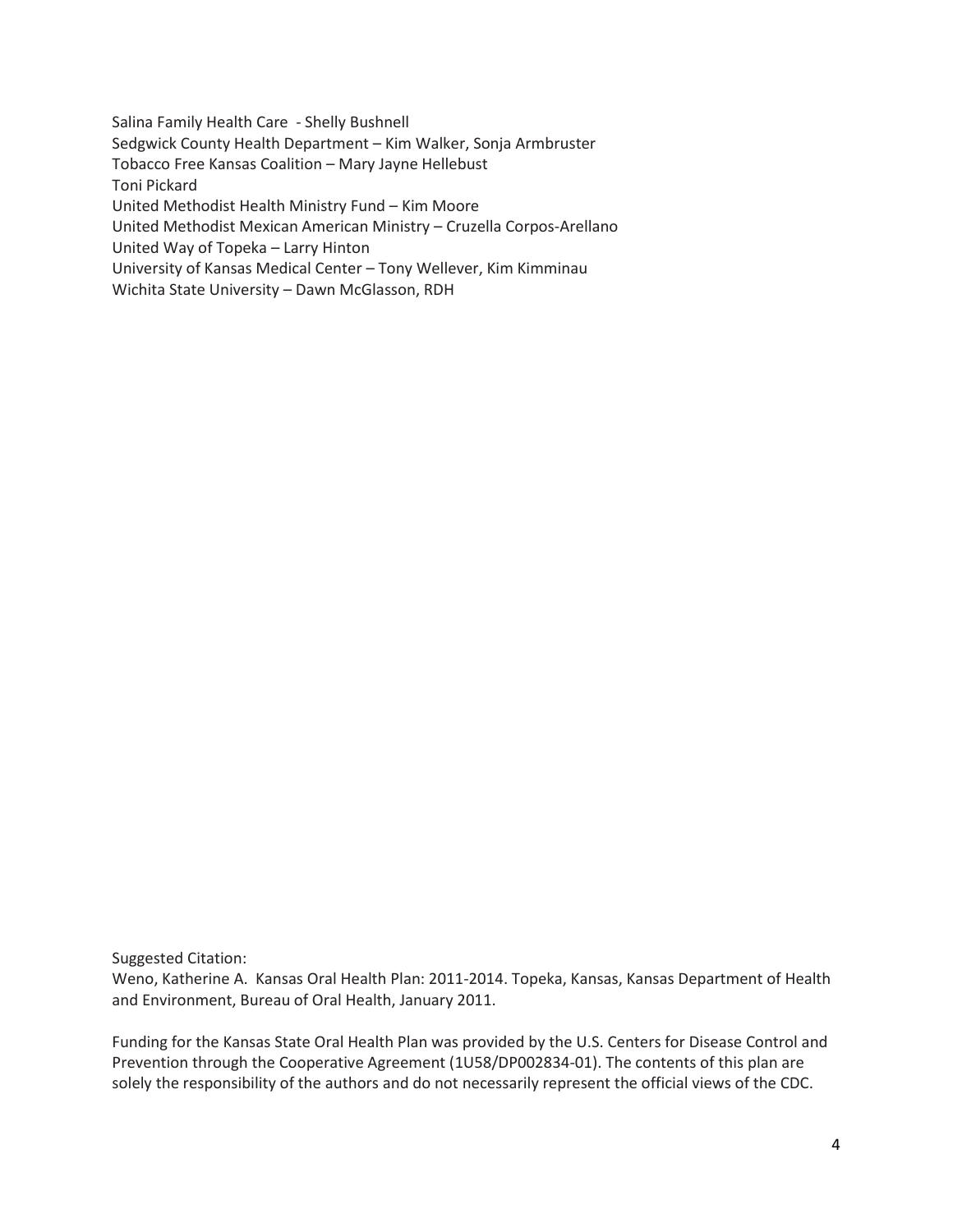## **2011 KANSAS ORAL HEALTH PLAN**

## **EXECUTIVE SUMMARY**

Section One - Educate Kansas That Good Oral Health Is Essential to Overall Wellness

Objective One - Create Meaningful Messages for Target Audiences about Oral Health Strategies:

- 1. Create and Distribute Information About Caries, Oral Disease Prevention and the Importance of Early Dental Professional Visits to Increase Awareness about Dental Disease in Children under Five.
- 2. Increase Oral Health Literacy among All of Kansas' Diverse Populations.
- 3. Promote a Culturally Competent Oral Health Workforce.
- Objective Two Integrate Oral Health into All Disease Prevention Programs

Strategies:

- 1. Utilize Oral Health Personnel and Resources to Promote the Reduction of Tobacco Use.
- 2. Improve the Oral Health of Kansas' Elders.
- 3. Improve Oral Health for Kansans with Disabilities.
- 4. Integrate Oral Health Into KDHE Kansas Diabetes Prevention and Control Program, and Heart Disease and Stroke Prevention Programs.

Objective Three - Educate All Health Care and Social Service Providers about Oral Health Strategies:

- 1. Educate Pediatric Medical Providers about Identifying Oral Disease and Disease Prevention.
- 2. Increase the Capacity of Dental Providers and Community Organizations to Address the Oral Health Needs of Pregnant Women and Children (Age 0-5).
- 3. Insure that Oral Health is a Part of Health Programs in Kansas Schools.

Section Two - Advocate for Better Oral Health for All Populations

Objective One - Reduce Barriers to Oral Health Access by Including Oral Health Treatment and Prevention in All Publically Funded Health Programs

Strategies:

- 1. Provide a Full Dental Benefit for All Enrollees of the Kansas Medicaid Program.
- 2. Improve the Sustainability of Oral Health Programs with Adequate Reimbursement for the Provision of Oral Health Services.
- 3. Support Implementation of the Oral Health Provisions of the Affordable Care Act.
- 4. Maintain state and federal funding for Kansas Dental Safety Net Clinics including Community Health Centers and Local Health Departments.
- 5. Maintain a State Bureau of Oral Health within the KDHE Kansas Division of Health.

Objective Two: Increase the Number of Kansans with a Fluoridated Community Water Supply Objective Three: Sustain the State Oral Health Advocacy Organization, Oral Health Kansas, Inc. Objective Four: Maintain an Oral Health Surveillance System to Monitor Progress and Educate Policy Makers about the Oral Health Status of Kansans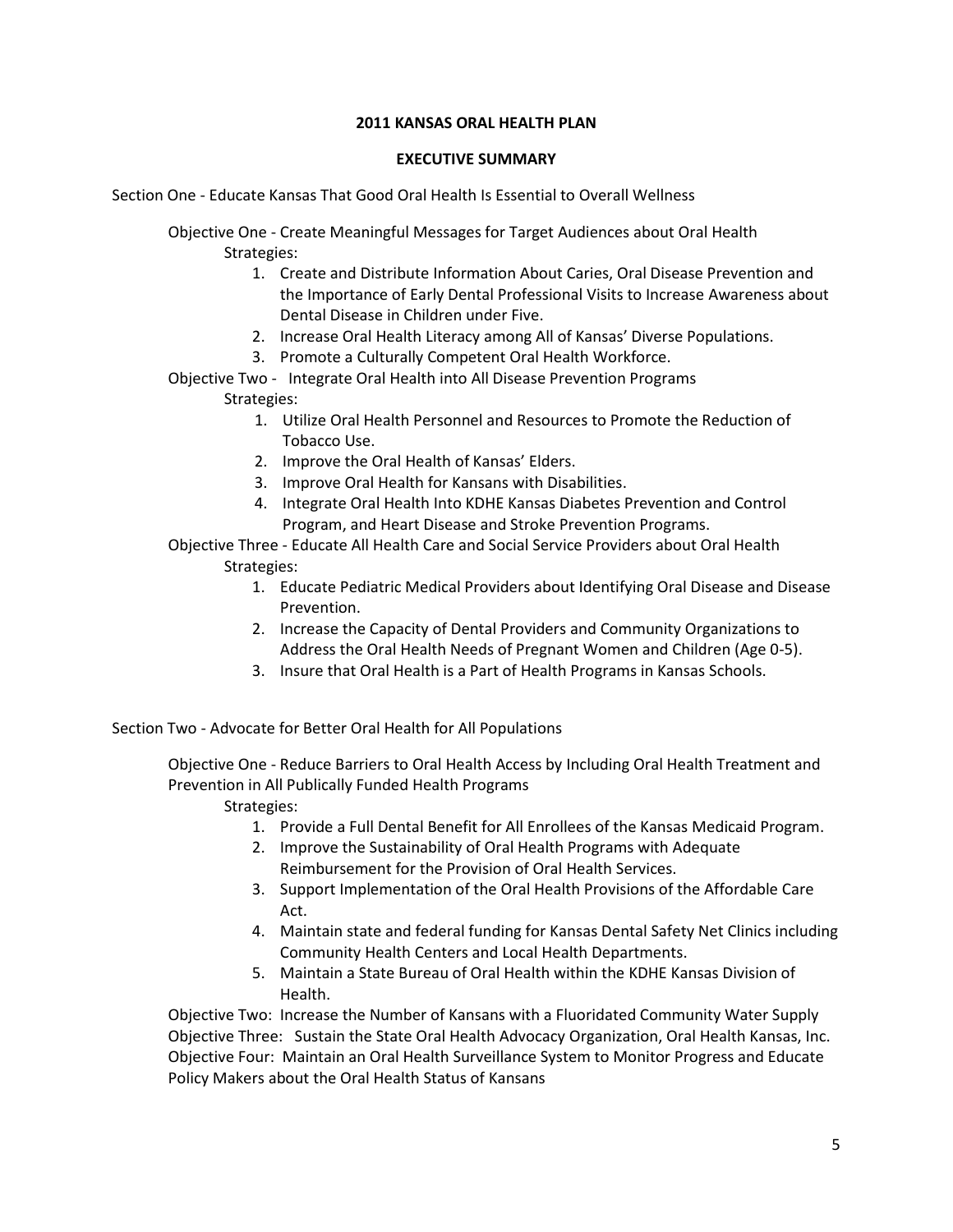Section Three: Insure that the Kansas Dental Professional Workforce Can Meet the Oral Needs of All Kansans

Objective One - Utilize Dentists and Dental Hygienists to Reduce the Burden of Oral Disease in Kansas by Increasing the Number of Dentists and Hygienists Treating Underserved Populations Strategies:

- 1. Coordinate all Dental Workforce Resources.
- 2. Provide Financial Incentives and Professional Support for Dental Professionals Working in Underserved Areas.
- 3. Identity Young Kansans In Underserved Communities/Populations Interested in Dental Careers.
- 4. Promote the Advanced Education in General Dentistry Program at Wichita State University.
- 5. Maximize the Use of Dental Hygienists that have an Extended Care Permit (ECP).
- 6. Encourage Dental Professionals to Treat Patients with Special Health Care Needs.

Objective Two - Explore the Potential of New Dental Practitioners to Improve Access in Kansas Strategies:

- 1. Educate dental professionals, policy makers and advocates about all new provider models.
- 2. Participate in the legislative process if/when legislation is introduced.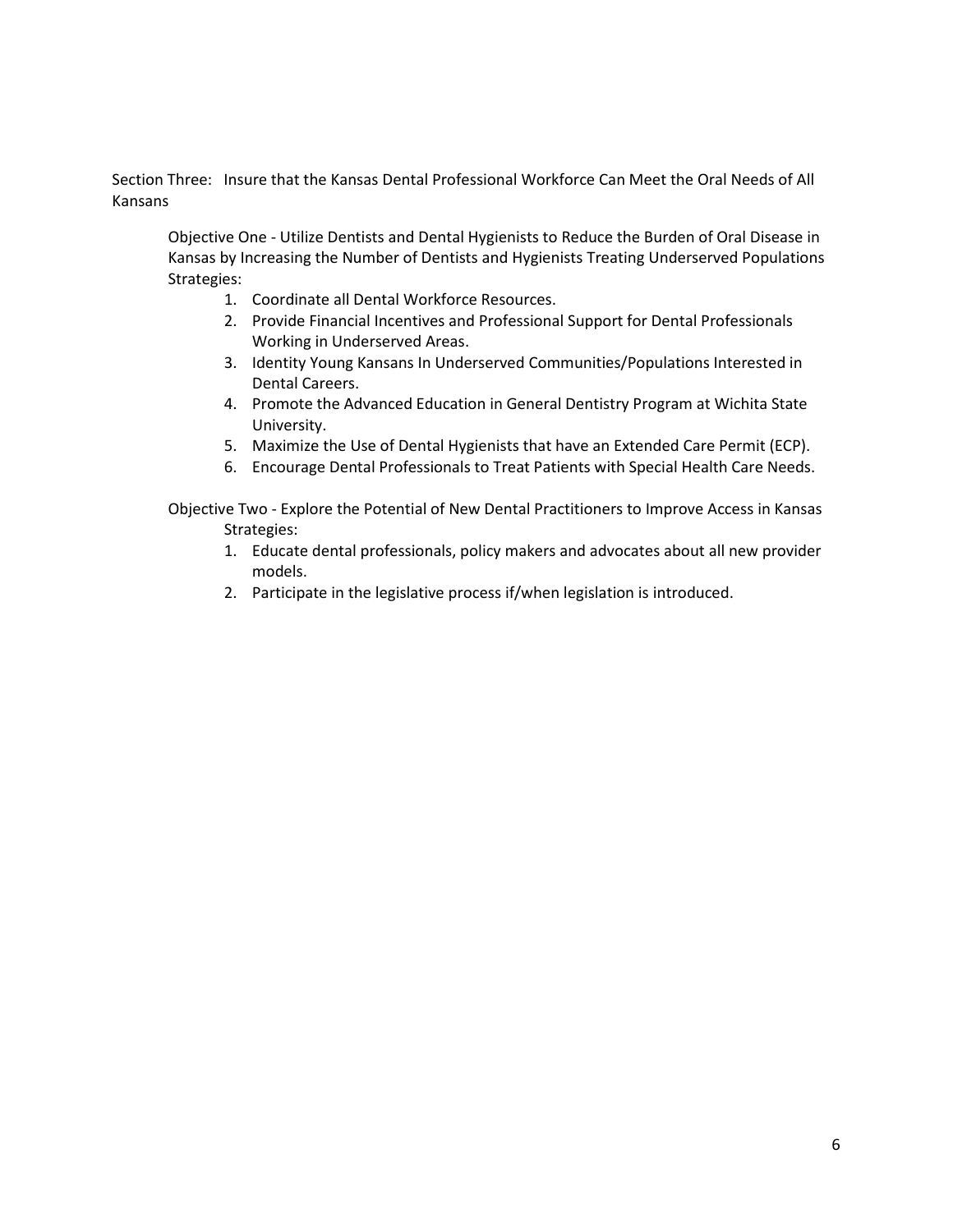## **KANSAS ORAL HEALTH PLAN**

## **Introduction**

The oral health plan contains three sections: Education, Advocacy and Workforce. Within each section there are broad strategies and specific activities. All strategies have an associated responsible party. It was a requirement that in order to be included in the plan, there must be a group or association willing to commit to an activity and have appropriate staff and funding to get it completed within the plan's time frame (2011-2014). Descriptions of the responsible parties have been provided when appropriate. The plan also includes Healthy People 2020 oral health objectives that are relevant to the strategies and activities. Healthy People 2020 objectives are a set of national benchmarks developed by the Centers for Disease Control and Prevention and the Health Resources and Service Administration. Plan progress and annual updates will be posted on the Bureau of Oral Health's website. Comments should be directed to the Bureau of Oral Health a[t KBOH@kdheks.gov.](mailto:KBOH@kdheks.gov)

## **Section One - Educate Kansas That Good Oral Health Is Essential to Overall Wellness**

Objective One - Create Meaningful Messages for Target Audiences about Oral Health

Strategies:

1. Create and Distribute Information About Caries, Oral Disease Prevention and the Importance of Early Dental Professional Visits to Increase Awareness about Dental Disease in Children under Five Responsible Party: Coordinated by the Early Childhood Oral Health Advisory Council

The Kansas Early Childhood Oral Health Advisory Council (ECOHAC) is on-going work group composed of multidisciplinary professionals across the state that are committed to improving the oral health of pregnant women and young children ages birth to five through education and advocacy at the local and state levels.

## Activities:

- By August of 2012, develop a social media campaign targeting young parents to encourage  $\bullet$ families to focus on oral health and seek dental services.
- On a continuing basis, provide culturally and literacy level appropriate educational materials and training to community agencies and schools that work with parents and pregnant women, which includes an assessment of how the information is utilized and retained.
- **On a continuing basis, oral health communications to parents and children by promoting** existing media campaigns; including oral health messages in existing social media outlets such as newsletters, webpages, Facebook, texting, billboards and public service announcements; and reviewing oral health educational materials for consistent messaging and accuracy; and creating a resource library and sharing it on a webpage.
- By 2014 Oral Health Kansas will secure funding and implement a scientific survey of Kansans from all socioeconomic levels to determine what they know about oral health and to what extent they take care of their own oral health.

Coordinating Healthy People 2020 Objectives:

- $\triangleright$  Increase the proportion of children, adolescents, and adults who used the oral health care system in the past year.
- Increase the proportion of low-income children and adolescents who received any preventive dental service during the past year.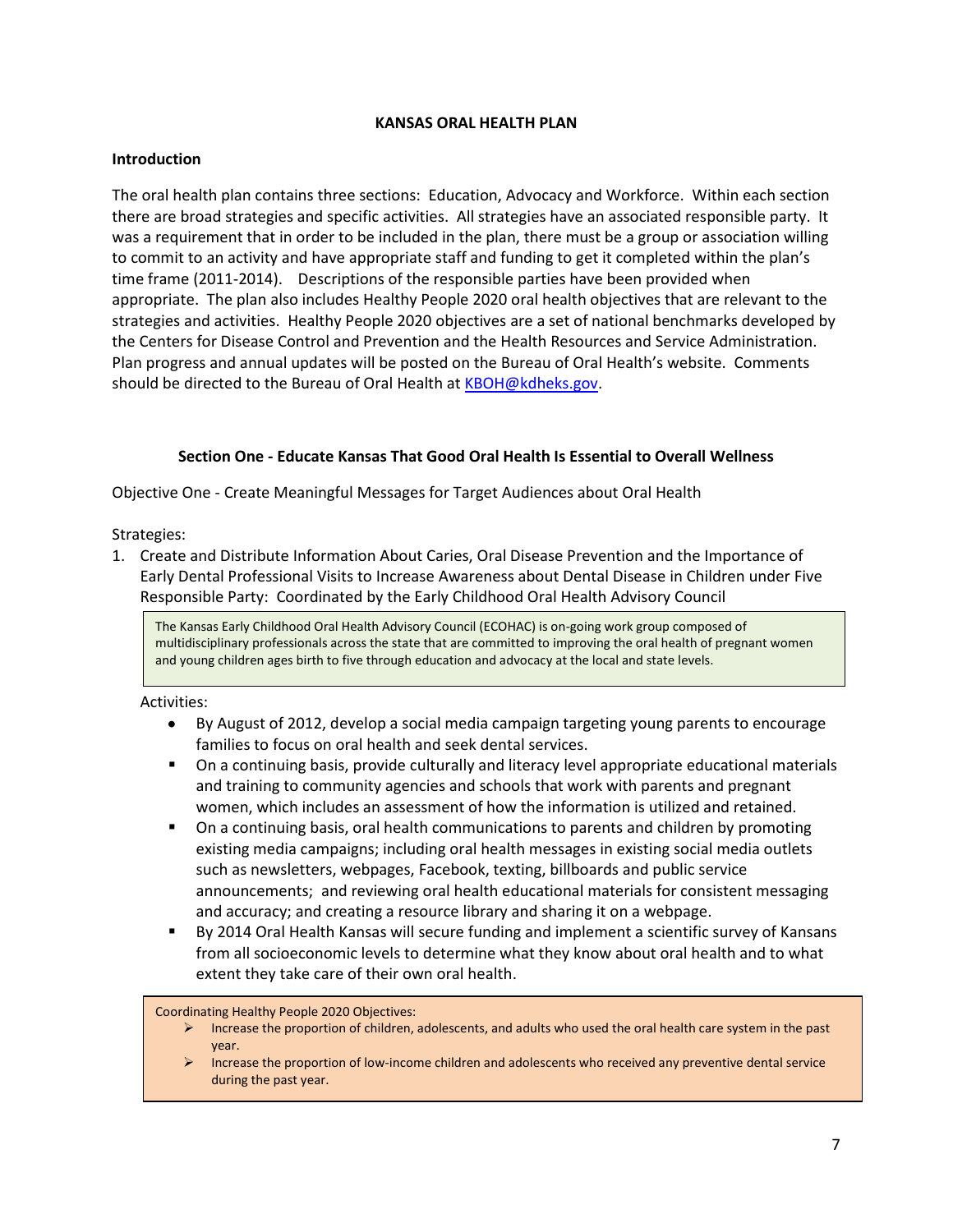2. Increase Oral Health Literacy Among All of Kansas' Diverse Populations

Responsible Parties: KDHE Center for Health Disparities, Kansas Bureau of Oral Health, Oral Health Kansas

Activities:

- $\bullet$ By 2014 collaboratively create core messages that address the common myths about oral health and identify appropriate audiences for the oral health messages. Ex. Baby teeth DO matter, bleeding gums ARE NOT healthy and fluoride IS helpful.
- Provide oral health providers, advocates and public health educators with up to date information on health disparities and influential factors that impact health equity in Kansas.
- Assist with assessment of culturally tailored health promotion strategies and evaluation of materials that target populations at risk of oral disease.
- Promote understanding among oral health providers, public health educators, and their community partners and advocates of the national standards for culturally and linguistically appropriate services (CLAS) and their use in improving services to minority/underserved populations.

3. Promote a Culturally Competent Oral Health Workforce

Responsible Parties: KDHE Center for Health Disparities, Kansas Bureau of Oral Health, Oral Health Kansas, Kansas Association for the Medically Underserved

Activities: All Activities (all are on-going):

- Increase capability of oral health professionals and public health educators to deliver culturally sensitive and appropriate treatment through continuing education presentations, written educational materials, and other resources.
- Support recruitment and retention efforts to develop and maintain an oral health workforce that reflects the diversity of populations served in Kansas.

Objective Two - Integrate Oral Health into All Disease Prevention Programs

Strategies:

- 1. Utilize Oral Health Personnel and Resources to Promote the Reduction of Tobacco Use Responsible Parties: Oral Health Kansas, KDHE Tobacco Use Prevention Program, Kansas Dental Hygienists' Association, Kansas Dental Association Activities:
	- By 2011, Oral Health Kansas will form a Tobacco and Oral Health Advisory Group to address policies and public awareness issues related to tobacco's effects on oral health.
	- By 2012 referrals to the Kansas Tobacco Quit Line will be promoted through the Kansas Dental Hygienists' Association.

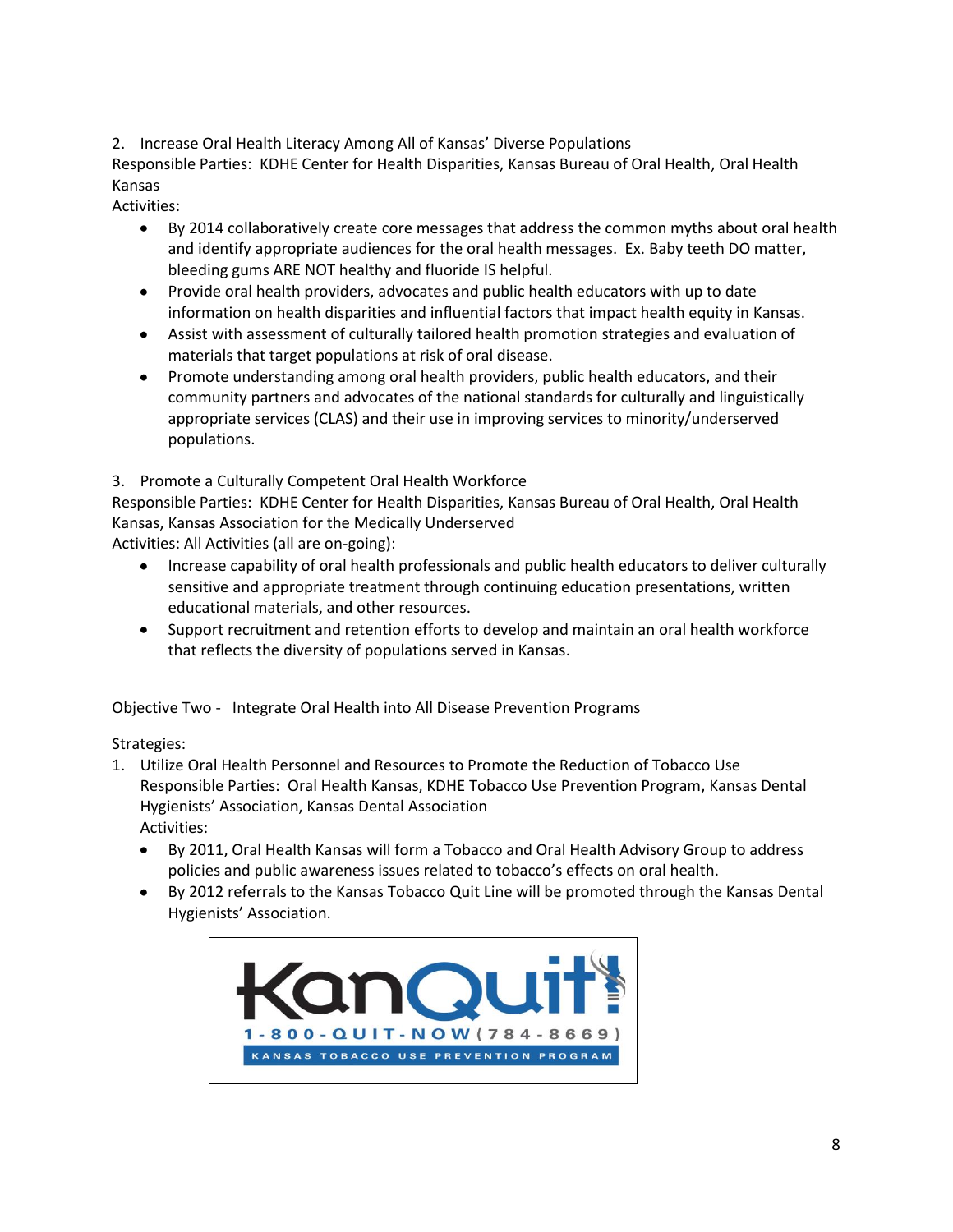- On a continuing basis, oral health advocates will participate in the Kansas Tobacco Free Coalition, and support legislation targeted to reduce tobacco use (smoking and smokeless) in Kansas.
- The Kansas Tobacco Use Prevention Program will present information regularly at oral health conferences.
- In 2011, as a pilot project with the Kansas Quit Line Program, the Kansas Mission of Mercy will provide tobacco cessation education as part of its dental services.

#### Coordinating Healthy People 2020 Objective:

Increase the proportion of adults who received information from a dentist or dental hygienist focusing on reducing tobacco use or smoking cessation in the past year.

## 2. Improve the Oral Health of Kansas' Elders

Responsible Parties: Oral Health Kansas, Kansas Dental Association Activities:

- Develop public awareness messages for older Kansans on the risks of periodontal disease, oral  $\bullet$ cancer and xerostomia (dry mouth conditions).
- Explore funding sources to implement Smiles for a Lifetime Oral Health Program for Vulnerable Elders in Kansas Area Agencies on Aging and home health agencies.
- Advocate with the Kansas Department on Aging to include oral health in the assessment and service planning tools.
- During 2011, re-establish Promoting Oral Health for Elderly Kansans (POHEK), recruiting provider and consumer organizations, state agencies, and educational institutions that are committed to increasing the level of oral care for Kansas' seniors.

Coordinating Healthy People 2020 Objectives:

- Reduce the proportion of older adults aged 65 to 74 years with untreated coronal caries.
- $\triangleright$  Reduce the proportion of older adults aged 75 years and older with untreated root surface caries.
- $\triangleright$  Reduce the proportion of older adults aged 65 to 74 years who have lost all of their natural teeth.
- $\triangleright$  Reduce the proportion of adults aged 45 to 74 years with moderate or severe periodontitis.
- 3. Improve Oral Health for Kansans with Disabilities Responsible Parties: Oral Health Kansas Activities:
	- Partner with Kansas organizations serving people with disabilities to establish an ongoing oral health staff development system for training and development.
	- During 2011, establish a Disability Oral Health Advisory Council to address advocacy, public awareness and education goals for people with disabilities.
	- Develop public awareness messages addressing strategies to prevent oral disease in people with disabilities.
	- During 2011, develop a process to increase the partnerships among Kansas safety-net dental clinics and Kansas Community Developmental Disability Organizations.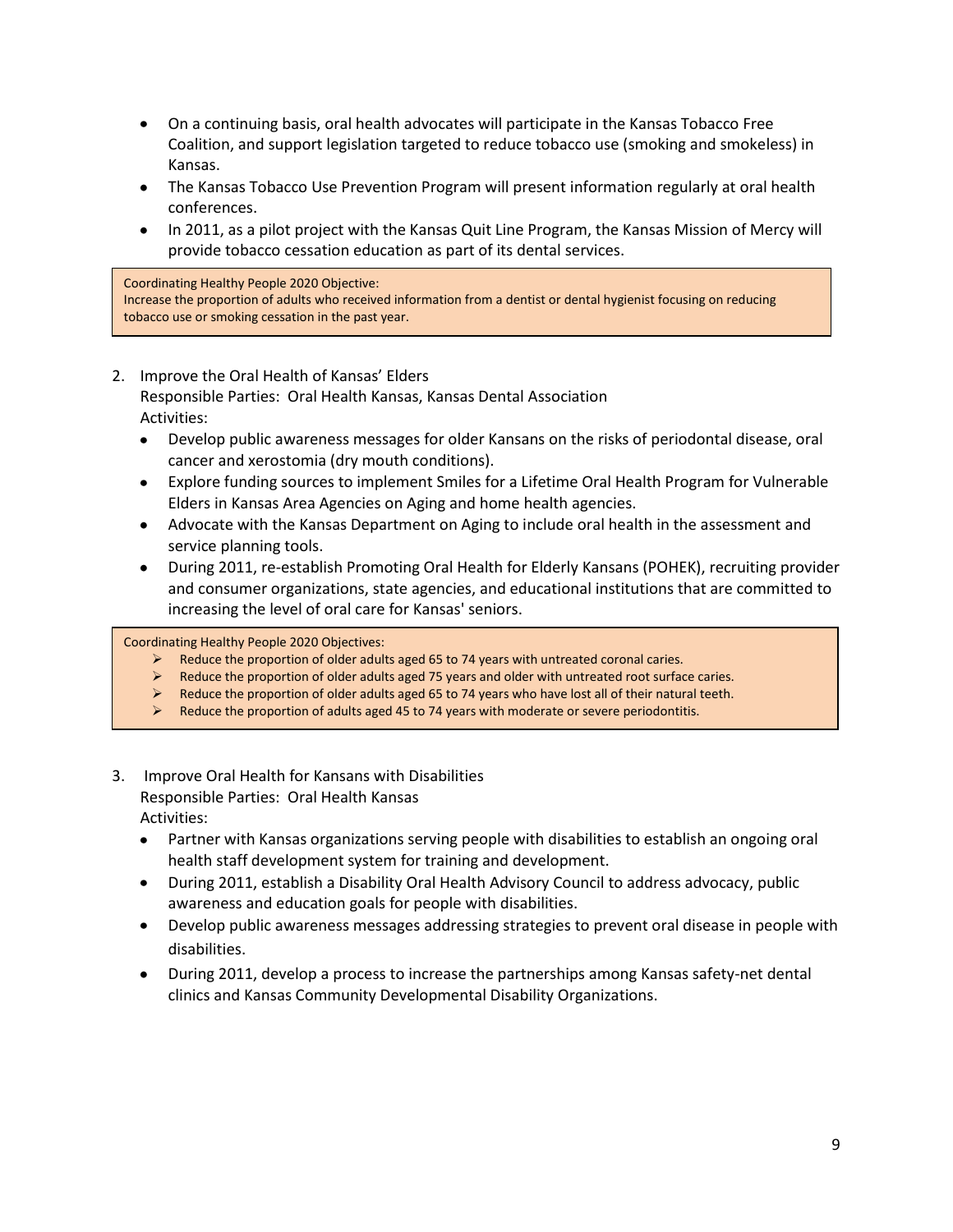4. Integrate Oral Health Into KDHE Kansas Diabetes Prevention and Control Program, and Heart Disease and Stroke Prevention Programs.

 Responsible Parties: KDHE Bureau of Health Promotion, Bureau of Oral Health Activities:

- During 2011, the Bureau of Oral Health will participate in joint planning sessions with the  $\bullet$ KDHE Health Promotion Programs to discuss joint activities that will improve all health indicators. Both Bureaus commit to collaborating to fund and implement the planned activities.
- Annually the Bureau of Oral Health will assist the Bureau of Health Promotion in the planning and execution of the Kansas Chronic Disease Conference. Oral Health representatives will attend the conference and present and exhibit if appropriate.
- Oral Health activities will be included in Healthy Kansans 2020, and participate in planning  $\bullet$ and implementation sessions.

## Coordinating HP 2020 Performance Measure: Increase the proportion of adults who are tested or referred for glycemic control from a dentist or dental hygienist in the past year.

Objective Three - Educate All Health Care and Social Service Providers about Oral Health

Strategies:

1. Educate Pediatric Medical Providers about Identifying Oral Disease and Disease Prevention Responsible Parties: Kansas Chapter of the American Academy of Pediatrics, Bureau of Oral Health, Kansas Health Policy Authority

Activities:

- Continue to educate medical providers about caries risk assessment and providing oral  $\bullet$ health screenings, especially during Kansas KanBE Healthy Examinations (EPSDT) in young children on Medicaid and Healthwave through educational presentations at medical conferences and online training.
- Thorough 2014, continue to inform medical providers about how to apply fluoride varnish and bill Medicaid for the procedure with both an online training program and in-office hands on demonstrations.
- Collect claims data on the number of Medicaid medical providers are applying fluoride varnish to children on an annual basis.
- 2. Increase the Capacity of Dental Providers and Community Organizations to Address the Oral Health Needs of Pregnant Women and Children (Age 0-5) Activities:
	- $\bullet$ Through August of 2014, provide community-based oral health preventive services, caries risk assessment, and parent education using dental hygienists for pregnant women and children age zero to five.

Responsible Parties: Kansas Cavity Free Kids, Kansas Safety Net Clinics

Kansas Cavity Free Kids (KCFK), [http://www.ksheadstart.org/Cavity-Free-Kids,](http://www.ksheadstart.org/Cavity-Free-Kids) believes every child in Kansas should enter Kindergarten cavity free and ready to learn. Everyone coming in contact with children can play a vital role in supporting their better oral health. KCFK is committed to improving the oral health of pregnant women and young children through education, advocacy and increased access to care.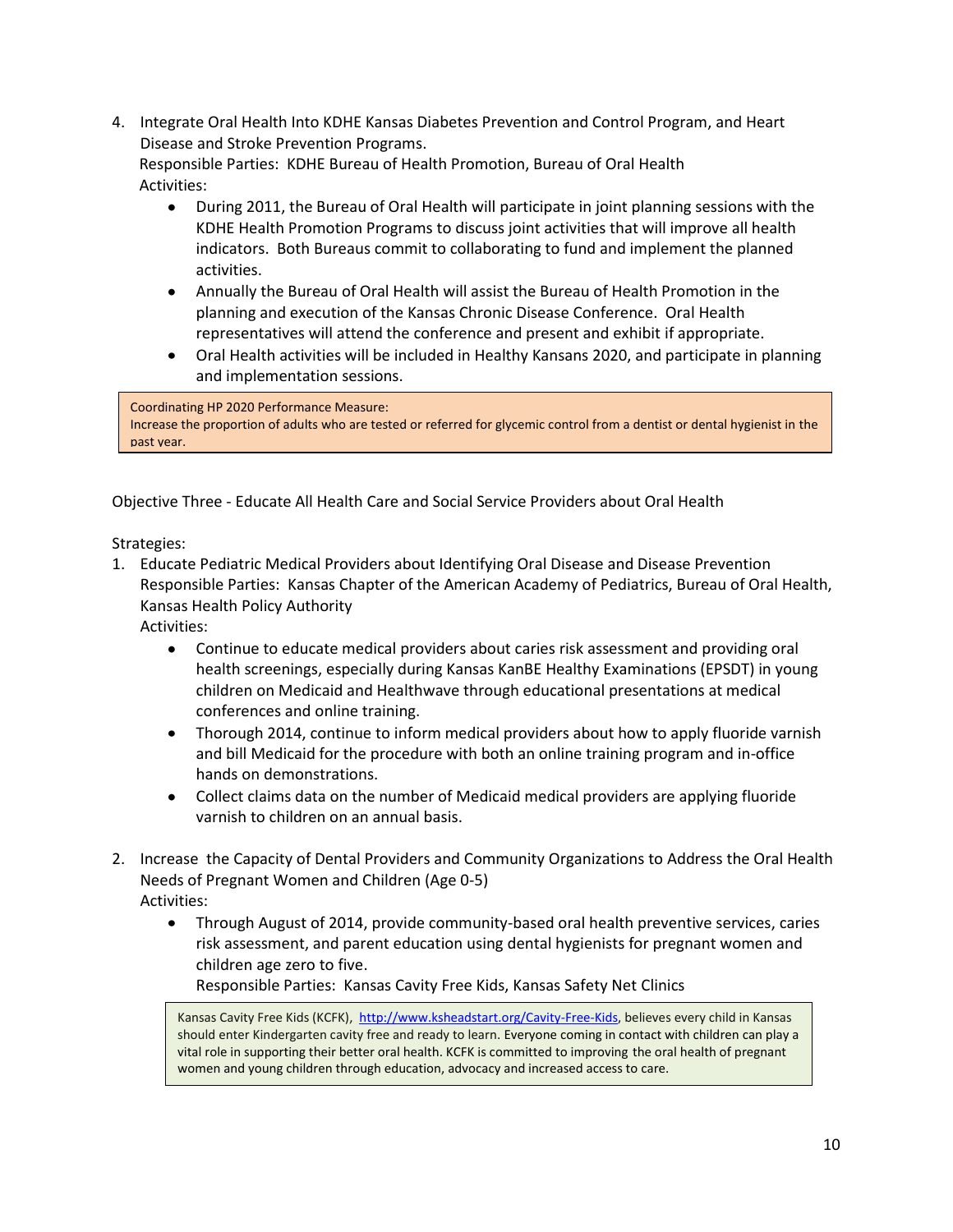- Through August of 2011, collaborate with social service providers to advocate to include oral health in the assessment and service planning tools in systems such as, Parents as Teachers, Head Start, and Kansas University Specialty Clinics (for children with disabilities). Responsible Parties: Oral Health Kansas, Kansas Head Start Association
- Through August of 2014, Provide dentists with educational materials, continuing education sessions (live and online) and technical support to increase their willingness to provide a dental home for children age zero to five (Head Start children in particular) and pregnant women.

Responsible Parties: Kansas Chapter of the American Academy of Pediatric Dentistry, Bureau of Oral Health, Kansas Cavity Free Kids

- $\bullet$ Through August of 2014 provide training for early childhood service providers about oral health and oral health disease prevention. Responsible Parties: Kansas Cavity Free Kids, Oral Health Kansas
- On an annual basis the Kansas Head Start Association will provide oral health data to be posted on the Kansas Bureau of Oral Health website. Responsible Parties: Kansas City Free Kids, Bureau of Oral Health.

Coordinating Health People 2020 Objectives

- Reduce the proportion of young children aged 3 to 5 years with dental caries experience in their primary teeth.
- Reduce the proportion of young children aged 3 to 5 years with untreated dental decay in their primary teeth.
- Increase the proportion of children aged 3 to 5 years who have received dental sealants on one or more of their primary molar teeth.
- 3. Insure that Oral Health is a Part of Health Programs in Kansas Schools.

Responsible Parties: Bureau of Oral Health, Kansas Safety Net Dental Clinics Activities:

- $\bullet$ On an ongoing basis, continue and expand the number of schools that comply with the Kansas Dental Screening Law and provide data to the Bureau of Oral Health about children's oral health.
- Through 2014, expand the number of children that have access to school based oral health services including topical fluoride, sealants and restorative care.
- On an annual basis collect data on the numbers of children receiving oral health services in Kansas schools.

#### Coordinating Healthy People 2010 Objectives:

- $\triangleright$  Reduce the proportion of children aged 6 to 9 years with dental caries experience in their primary and permanent teeth.
- $\triangleright$  Reduce the proportion of adolescents aged 13 to 15 years with dental caries experience in their permanent teeth.
- $\triangleright$  Reduce the proportion of children aged 6 to 9 years with untreated dental decay in their primary and permanent teeth.
- $\triangleright$  Reduce the proportion of adolescents aged 13 to 15 years with untreated dental decay in their permanent teeth.
- Increase the proportion of school-based health centers with an oral health component that includes dental sealants.
- Increase the proportion of school-based health centers with an oral health component that includes dental care.
- Increase the proportion of school-based health centers with an oral health component that includes topical fluoride.
- Increase the proportion of children aged 6 to 9 years who have received dental sealants on one or more of their permanent first molar teeth.
- Increase the proportion of adolescents aged 13 to 15 years who have received dental sealants on one or more of their permanent molar teeth.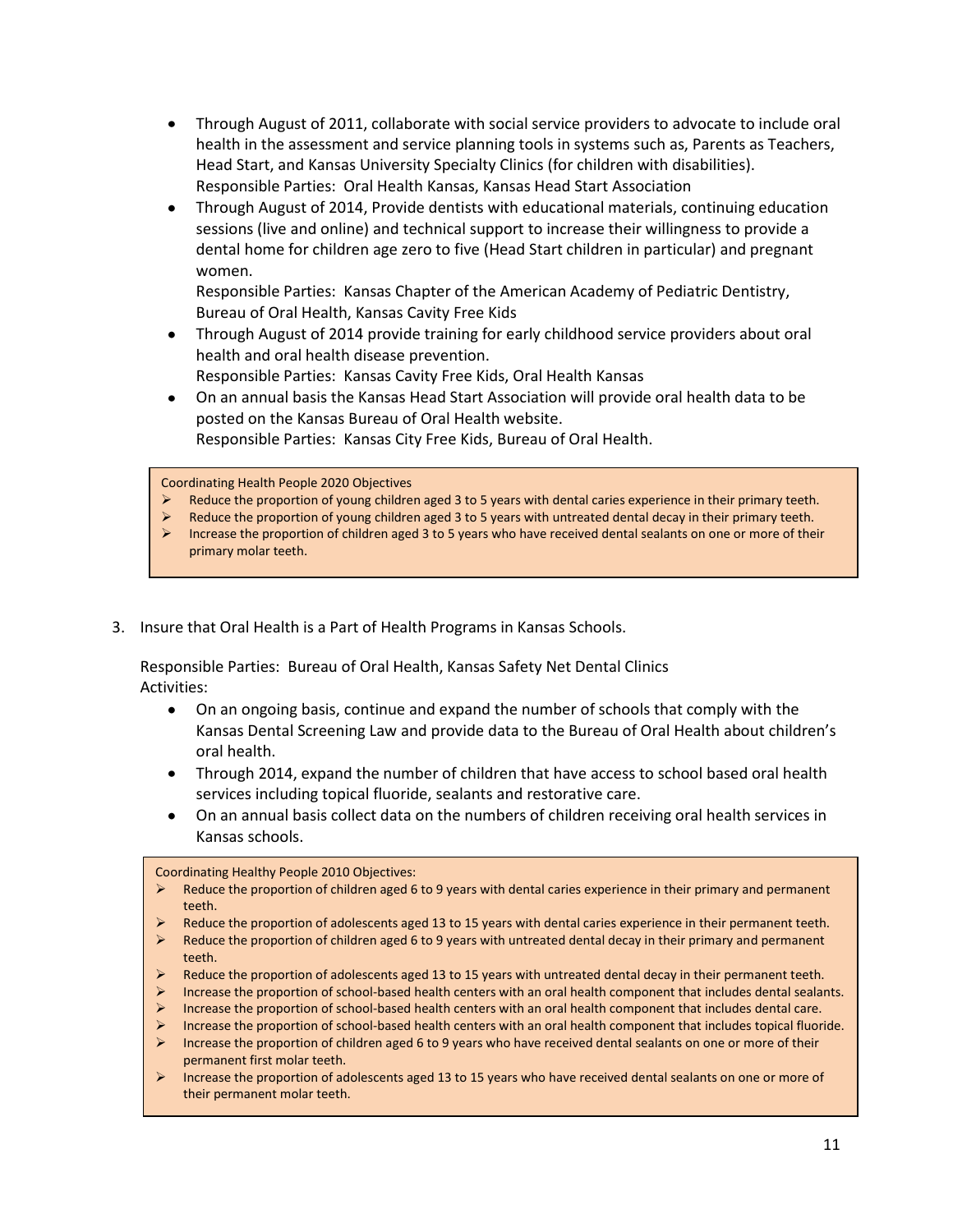## **Section Two - Advocate for Better Oral Health for All Populations**

Objective One - Reduce Barriers to Oral Health Access by Including Oral Health Treatment and Prevention in All Publically Funded Health Programs

Strategies:

- 1. Provide a Full Dental Benefit for All Enrollees of the Kansas Medicaid Program. Responsible Parties: Oral Health Kansas, Kansas Association for the Medically Underserved, Kansas Dental Association, Kansas Dental Hygienists Association, Kansas Hospital Association, Kansas Health Care Association, Kansas Association of Homes and Services for the Aging Activities:
	- Recruit partners to advocate for a comprehensive adult dental benefit in the Kansas  $\bullet$ Medicaid program, including non-traditional allies such as disability and aging services providers.
	- Conduct a survey of Kansas emergency departments of the number of people who present for dental pain only.
	- Advocate for a comprehensive adult dental benefit in the Kansas Medicaid program.
- 2. Improve the Sustainability of Oral Health Programs with Adequate Reimbursement for the Provision of Oral Health Services.

Responsible Parties: Kansas Dental Association, Kansas Association for the Medically Underserved, Oral Health Kansas, Kansas Dental Hygienists Association Activities:

- On an annual basis monitor Medicaid reimbursement rates for dental services and work with partners to determine a political strategy for advocacy on raising reimbursement rates.
- Determine a way to appropriately reimburse for preventive oral health services and education in community settings, ex. Head Start programs, early childhood centers, long term care facilities, schools. Identify how to change policy to enact this reimbursement strategy. Change policy through targeted advocacy during the 2011 legislative session.
- Encourage providers who treat underserved populations to be Medicaid providers by educating them about the current claims process, and promoting current provider's best practices through newsletters and provider to provider contact.
- 3. Support Implementation of the Oral Health Provisions of the Affordable Care Act. Responsible Party: Oral Health Kansas Activities:
	- Advocate with the Kansas Insurance Department and the Kansas Legislature to ensure the Affordable Care Act's guarantee of dental insurance for all children is implemented in Kansas.
	- Advocate for funding for the Affordable Care Act's oral health infrastructure, safety net and education provisions.
- 4. Maintain state and federal funding for Kansas Dental Safety Net Clinics including Community Health Centers and Local Health Departments.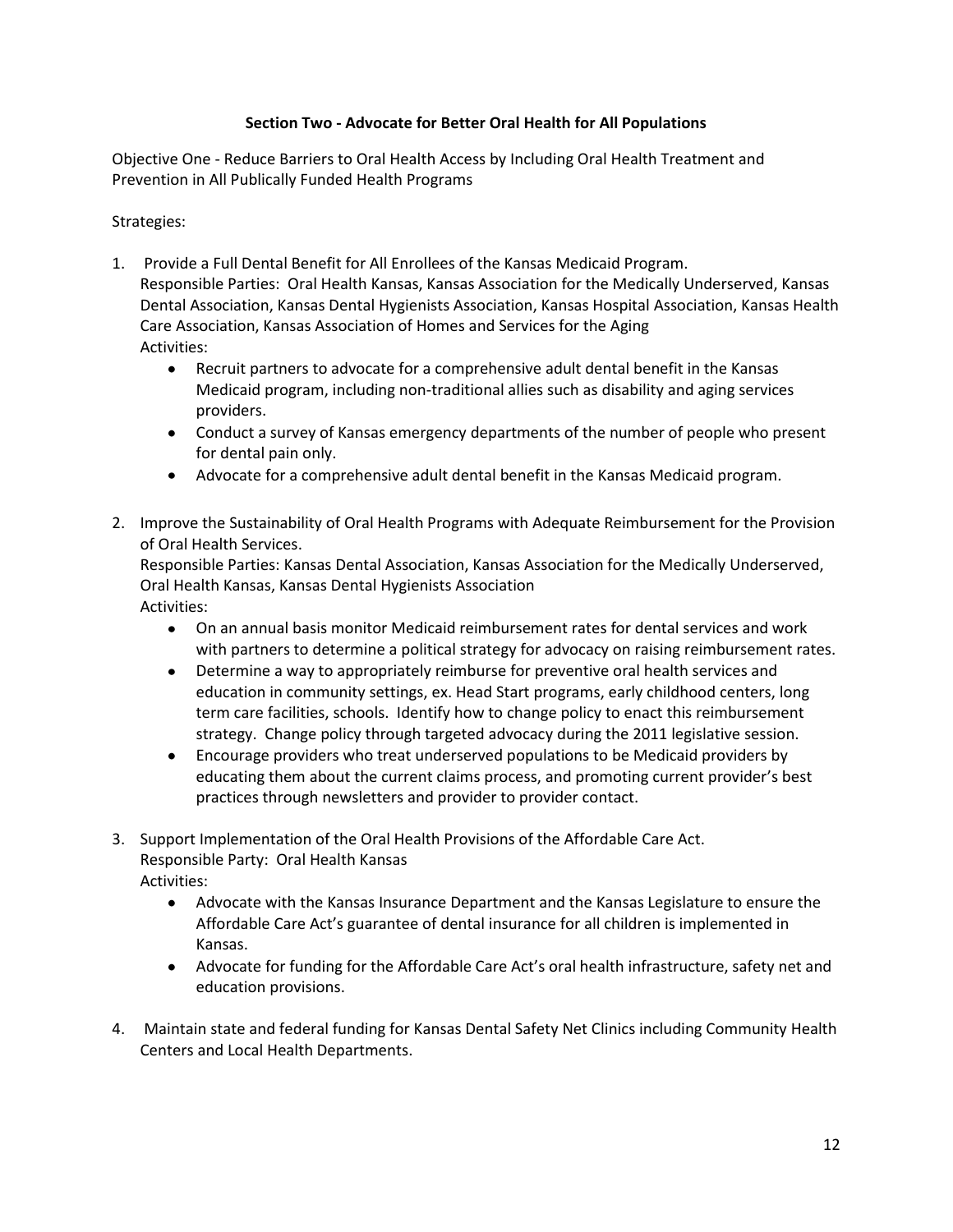Responsible Parties: Kansas Association for the Medically Underserved, Bureau of Local and Rural Health

Activities:

- On an on-going basis, collect data on the number of dental patients seen at Community Health Centers.
- Annually advocate with the state legislature for funding for primary care clinics that provide dental services to underserved patients.
- Annually distribute state funding to safety net clinics through the primary care grant programs.
- On an on-going basis, provide technical support to dental safety net clinics on dental clinic productivity and sustainability, as well as encourage all safety net clinics to include oral health into their primary care services.
- Increase the proportion of Federally Qualified Health Centers that have an oral health care program.
- Increase the proportion of local health departments that have oral health prevention or care programs.
- Increase the proportion of patients who receive oral health services at Federally Qualified Health Centers each year.
- 5. Maintain a State Bureau of Oral Health within the KDHE Kansas Division of Health. Responsible Party: Kansas Bureau of Oral Health Activities:
	- On an annual basis provide information to the Kansas legislature about the activities of the Bureau of Oral Health, and provide them with all data produced in the last year.
	- On an on-going basis, monitor federal funding public health opportunities, and apply for all appropriate grants to fund statewide oral health programs.
	- On an on-going basis, work with state and community partners to collaborate on programs and grant applications to assist with program sustainability.

Increase the proportion of States and local health agencies that serve jurisdictions of 250,000 or more persons with a dental public health program directed by a dental professional with public health training.

Objective Two: Increase the Number of Kansans with a Fluoridated Community Water Supply Responsible Parties: Sedgwick County Oral Health Coalition, Kansas Bureau of Oral Health, Oral Health Kansas, Kansas Dental Association, Kansas Dental Hygienists Association

Activities:

- On an on-going basis build local support through community oral health coalitions.
- By 2014, educate the public about the benefits of community water fluoridation.
- By 2012, provide population friendly data about water fluoridation that can be utilized to support advocacy efforts.
- On an on-going basis, partner with local dental and medical professionals and state and national funders to move the issue in areas in Kansas where water is not fluoridated.

Increase the proportion of the U.S. population served by community water systems with optimally fluoridated water.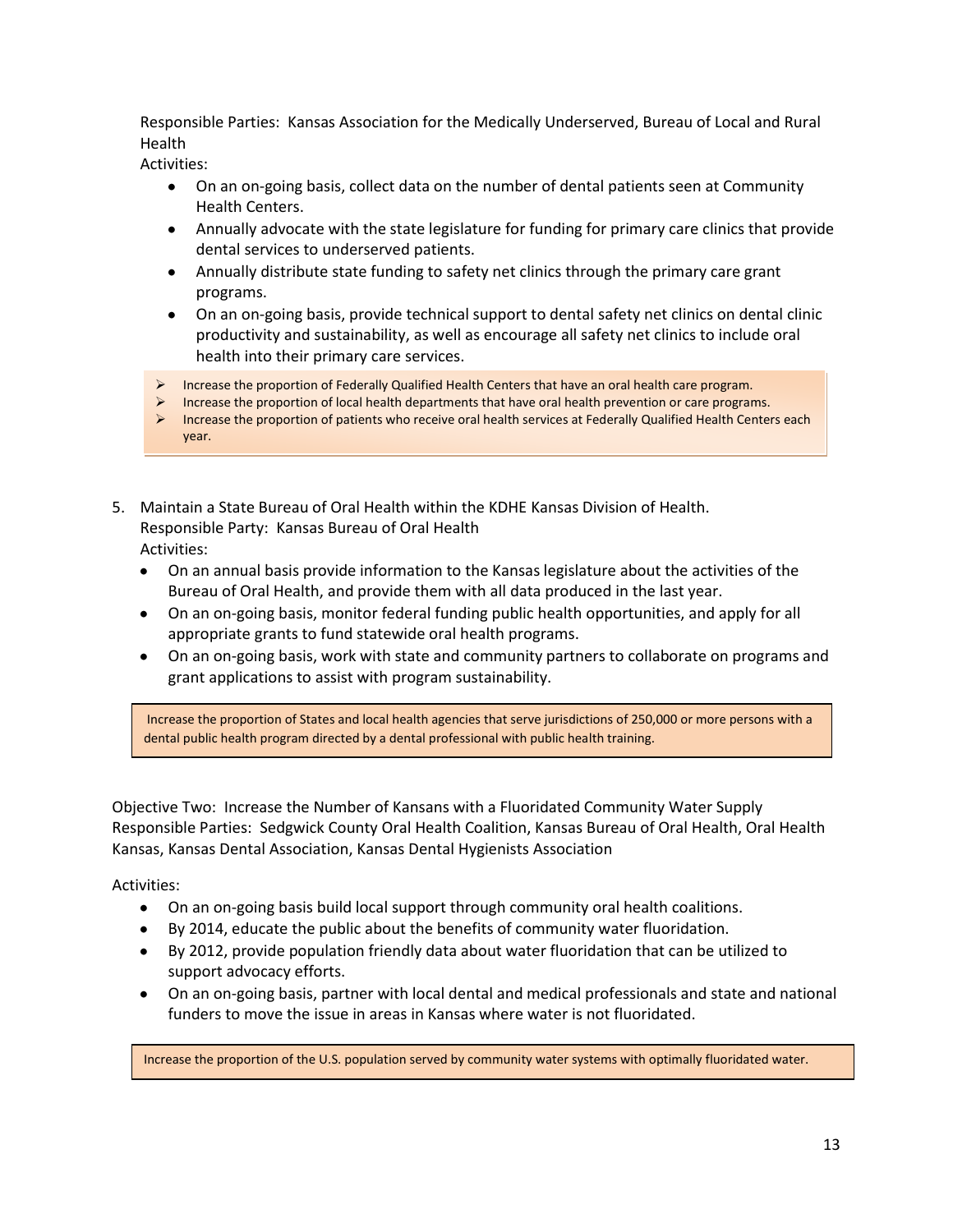Objective Three: Sustain the State Oral Health Advocacy Organization, Oral Health Kansas, Inc. Responsible Party: Oral Health Kansas Activities:

By the end of 2011, a sustainability plan will be developed that identifies long-term funding  $\bullet$ partners for advocacy work and includes target percentages of each type of funding.

Objective Four: Maintain an Oral Health Surveillance System to Monitor Progress and Educate Policy Makers about the Oral Health Status of Kansans

Responsible Party: Bureau of Oral Health Activities:

- By 2012, create a burden of oral health disease document for Kansas.
- Complete the 2012 Smiles Across Kansas Basic Screening Survey.
- By 2012, Kansas will contribute an annual state synopsis to the Association of State and Territorial Dental Directors, and provide information to the Centers for Disease Control and Prevention on community water fluoridation.
- By 2011, The Bureau of Oral Health will collaborate with early childhood organizations to add data on children ages 0-5 into our state oral health screening database.

Increase the number of States and the District of Columbia that have an oral and craniofacial health surveillance system.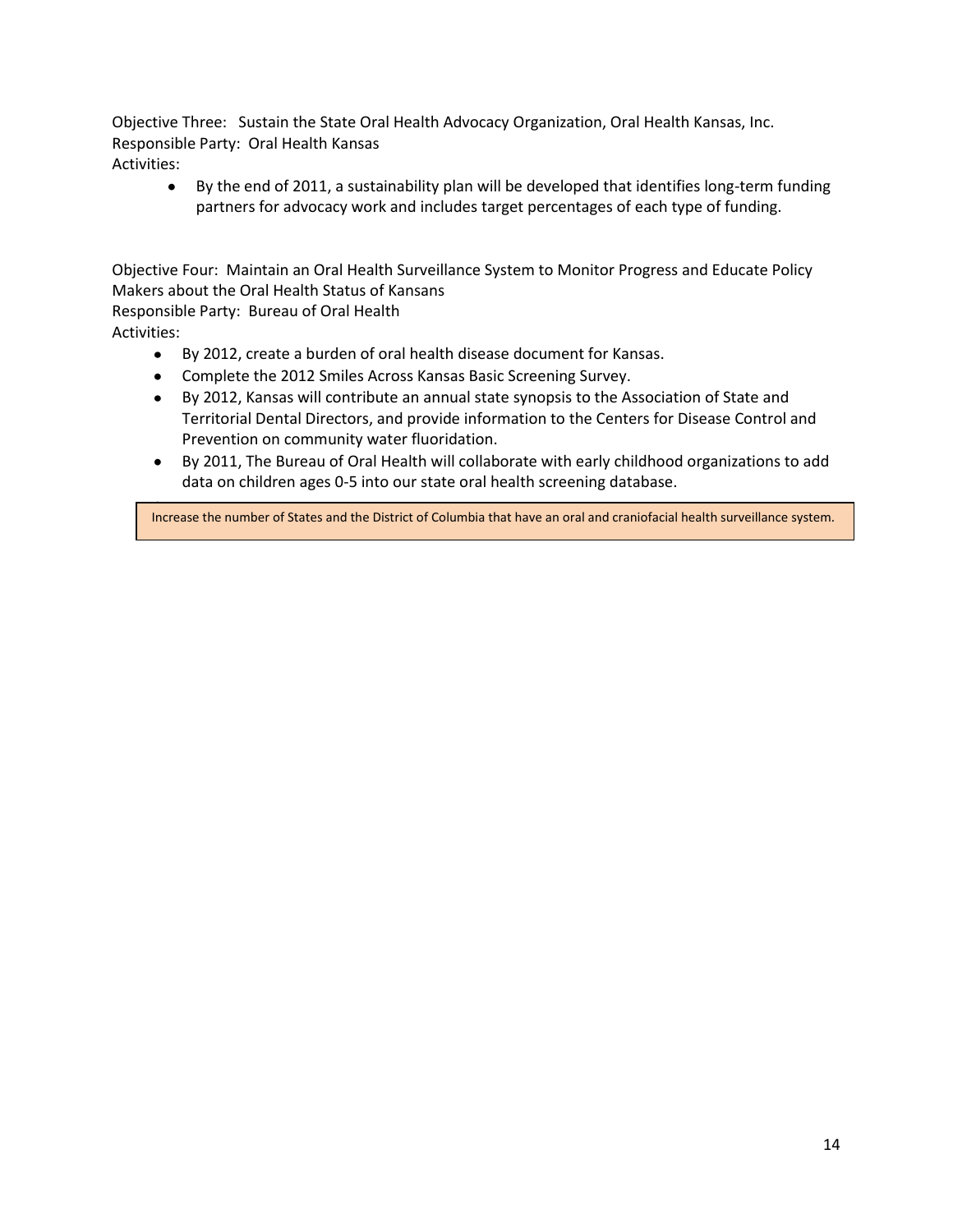# **Section Three: Insure that the Kansas Dental Professional Workforce Can Meet the Oral Needs of All Kansans**

Objective One - Utilize Dentists and Dental Hygienists to Reduce the Burden of Oral Disease in Kansas By Increasing the Number of Dentists and Hygienists Treating Underserved Populations Strategies:

1. Coordinate all Dental Workforce Resources.

Responsible Parties: Bureau of Oral Health, Kansas Association for the Medically Underserved, Bureau of Local and Rural Health, Kansas Dental Association, Oral Health Kansas Activities:

- On an on-going basis, create and maintain online job postings for dental professionals.
- On a regular basis, update the underserved areas reports and designate dental professional shortage areas.
- On an annual basis monitor the numbers of new dentists coming into Kansas, total number of dentists, and hygienists.
- Advocate with the Kansas Board of Regents to negotiate with UMKC School of Dentistry to require that Kansas students receiving in-state tuition practice in Kansas for the number of years they received the tuition benefit.
- 2. Provide Financial Incentives and Professional Support for Dental Professionals Working in Underserved Areas

Responsible Parties: Bureau of Local and Rural Health, Dental Workforce Cabinet, Kansas Association for the Medically Underserved, Kansas Dental Association, Kansas Dental Hygienists Association

Activities:

- On on-going basis promote National Health Service Corps and State Loan Re-Payment Programs. Create new incentives for dentists practicing in areas of high need i.e. the KDHE Oral Health State Loan Re-Payment Program., new loan programs.
- On an on-going basis, encourage dentist working in remote areas to connect with professional colleagues through their associations (KDA and KDHA) and clinician's networks.
- Encourage dental professionals to participate in creative programs to treat Medicaid and underserved populations, ex. KMOM, pilot programs, Give Kids A Smile.

The Dental Workforce Cabinet is comprised of dental professionals, safety-net clinic administrators and other stakeholders who advise and direct the activities of the Bureau of Oral Health's Dental Recruitment Program.

- 3. Identity Young Kansans In Underserved Communities/Populations Interested in Dental Careers Responsible Parties: Bureau of Oral Health, Delta Dental of Kansas Foundation, Wichita State University
	- Activities:
		- Through 2014, provide Kansas high school students for opportunities to expose themselves to dental careers through the KDHE Dental Club.
		- In the summer of 2012, create a summer educational program "Dental Camp" at Wichita State University for interested students to get hands on experience in dental education and dental and hygiene practice.
- 4. Promote the Advanced Education in General Dentistry Program at Wichita State University. Responsible Parties: Wichita State University